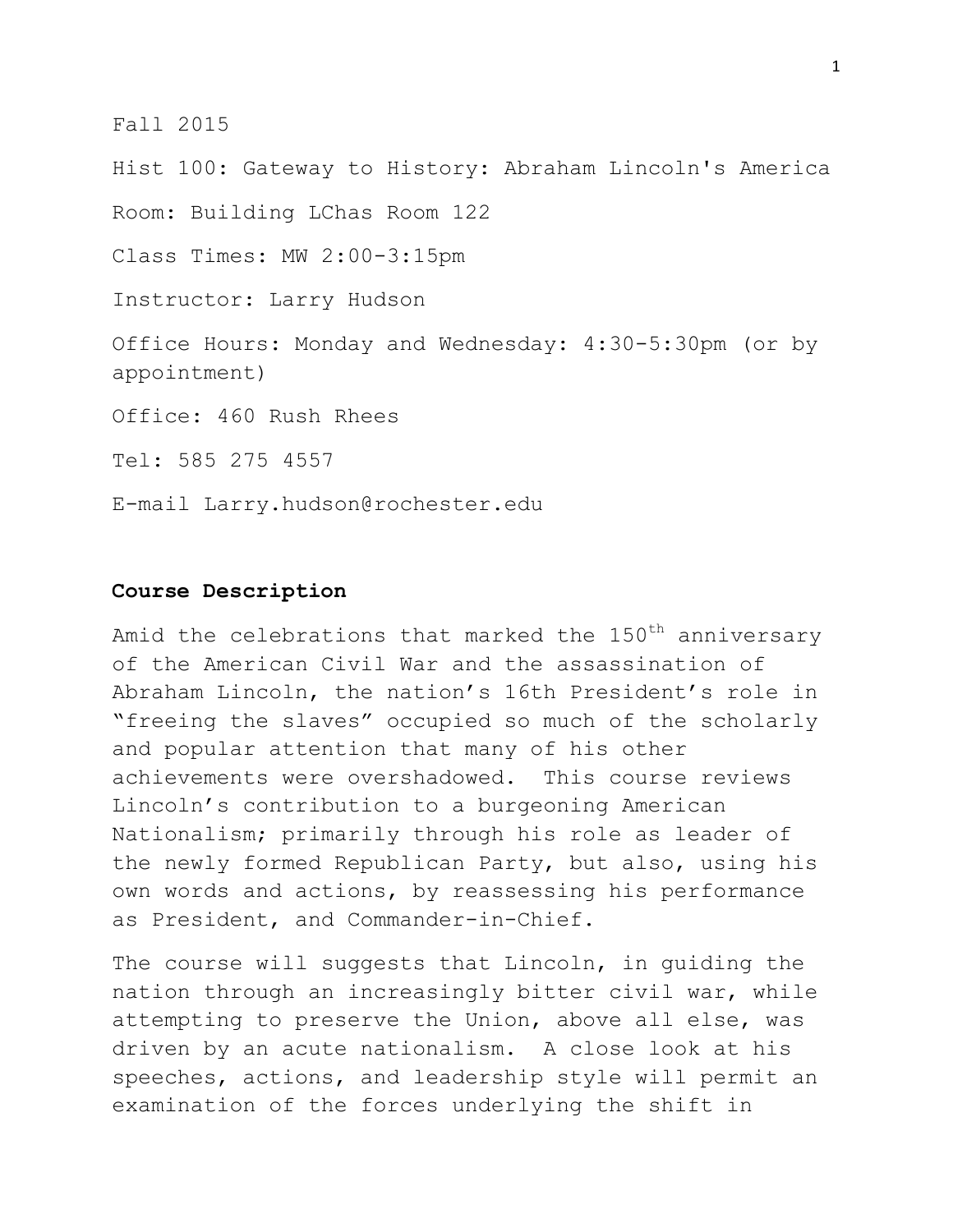Lincoln's focus from "saving the Union," to creating a "new nation."

Drawing heavily on his own words, the course will evaluate Lincoln's contribution to American nationalism. It will be structured around a selection of Lincoln's speeches and writings, and supplemented by historian Eric Foner's monograph: The Fiery Trial: Abraham Lincoln and American Slavery.

#### **Course Requirements**:

Class Paper: (Due 14 Sept.) 10%; Weekly Annotation and Reaction Papers (Due the Wednesday after Monday's Class Discussion, first due on Wednesday 23 Sept.) 50%; Class Participation 10%; Research Paper 30%. Electronic and hard copies of all assignments will be required by their due date.

#### **A Word on Note Taking and Research**:

As the material from the Assigned Text(s) (supplemented where necessary by the Additional Readings) will inform our discussions throughout the course, as well as constitute the major sources on which you will draw for your Class and Research Papers, you will need to keep clear and detailed notes from all your reading.

#### **For your Information**:

The faculty of the Department of History considers class attendance essential to the mastering of the content of its courses and the production of quality history papers. Students who have to miss class should inform the instructor of the reason for their absence, in advance whenever possible.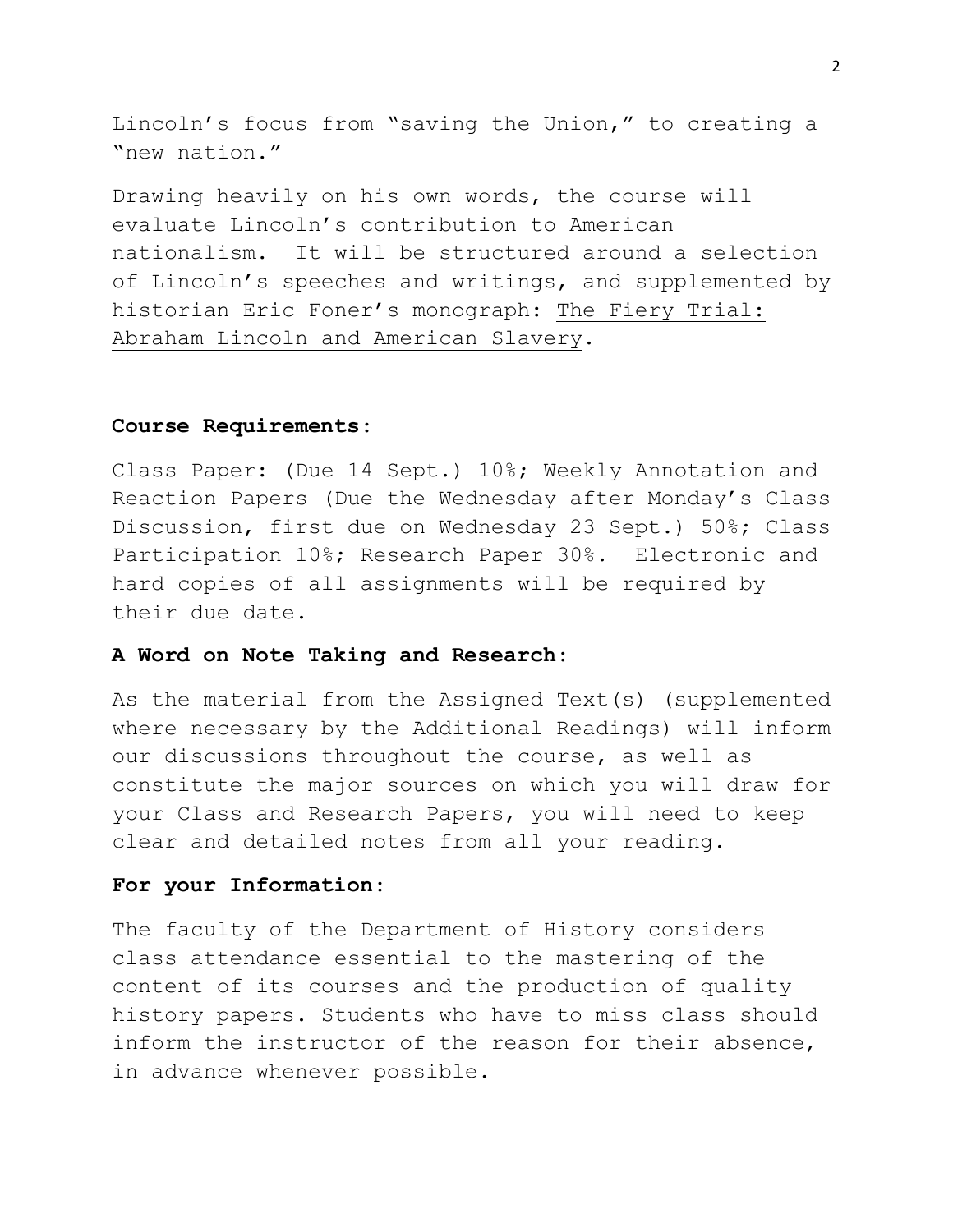In addition, students should come to class prepared to comment on and discuss the Assigned Readings.

If you have a physical or mental disability that requires an accommodation or academic adjustment, please arrange to meet with me at your earliest convenience.

### **Required Texts**:

Eric Foner, The Fiery Trial: Abraham Lincoln and American Slavery, New York: Norton, 2010

Electronic version of Lincoln's speeches, Collected Works of Abraham Lincoln, edited by Roy P. Basler are available at:<http://quod.lib.umich.edu/l/lincoln/>

### **Course Outline**

Classes will meet on Monday and Wednesday

**Week One** Monday 31 August **Introduction**

Names and Naming

Reading for Weeks One and Two:

E. H. Carr, What is History? chaps. 1-2 (Blackboard)

**Week Two** (Wed.) September 9 **What is History?** First Class Paper due Sept. 14 Reading for Week Three: See Essay Prompt Handout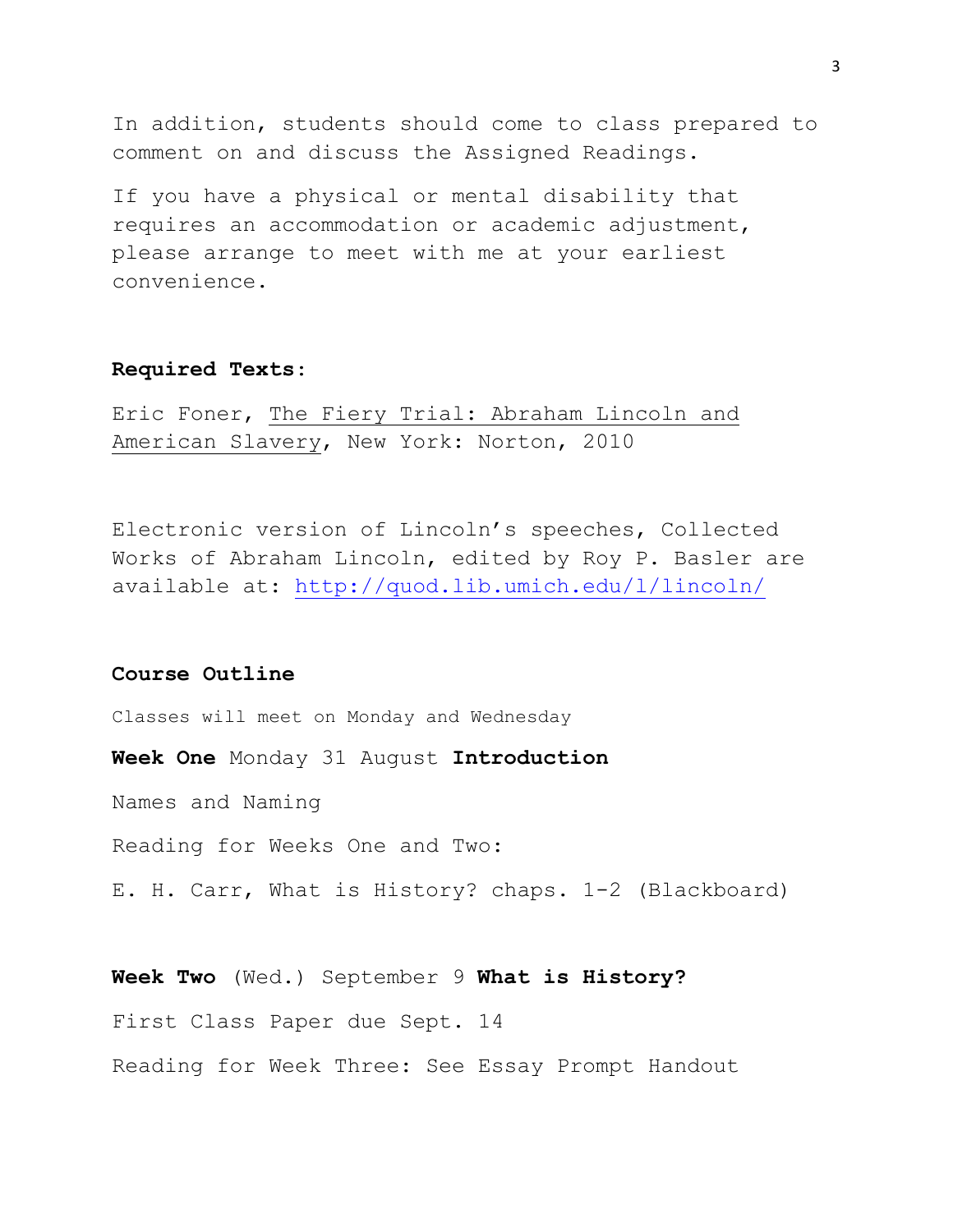**Week Three** Monday Sept. 14 **Writing Good History**

Reading for Week Four:

A] Eric Foner, The Fiery Trial: Abraham Lincoln and American Slavery, pp. 3-29.

B] Lyceum Address, January 27, 1838.

(First Response/Annotated Paper due Wed. 23 Sept.)

[http://www.abrahamlincolnonline.org/lincoln/speeches/ly](http://www.abrahamlincolnonline.org/lincoln/speeches/lyceum.htm) [ceum.htm](http://www.abrahamlincolnonline.org/lincoln/speeches/lyceum.htm)

**Week Four** Monday September 21 **Lincoln: The Early Years** Reading for Week Five:

A] Temperance Address, Springfield, Illinois, February 22, 1842.

[http://www.abrahamlincolnonline.org/lincoln/speeches/te](http://www.abrahamlincolnonline.org/lincoln/speeches/temperance.htm) [mperance.htm](http://www.abrahamlincolnonline.org/lincoln/speeches/temperance.htm)

B] Foner, The Fiery Trial, pp. 29-32.

**Week Five** Monday September 28 **First Steps into Politics** Reading for Week Six:

A] Eulogy on Henry Clay, Springfield, Illinois, July 6, 1852, 85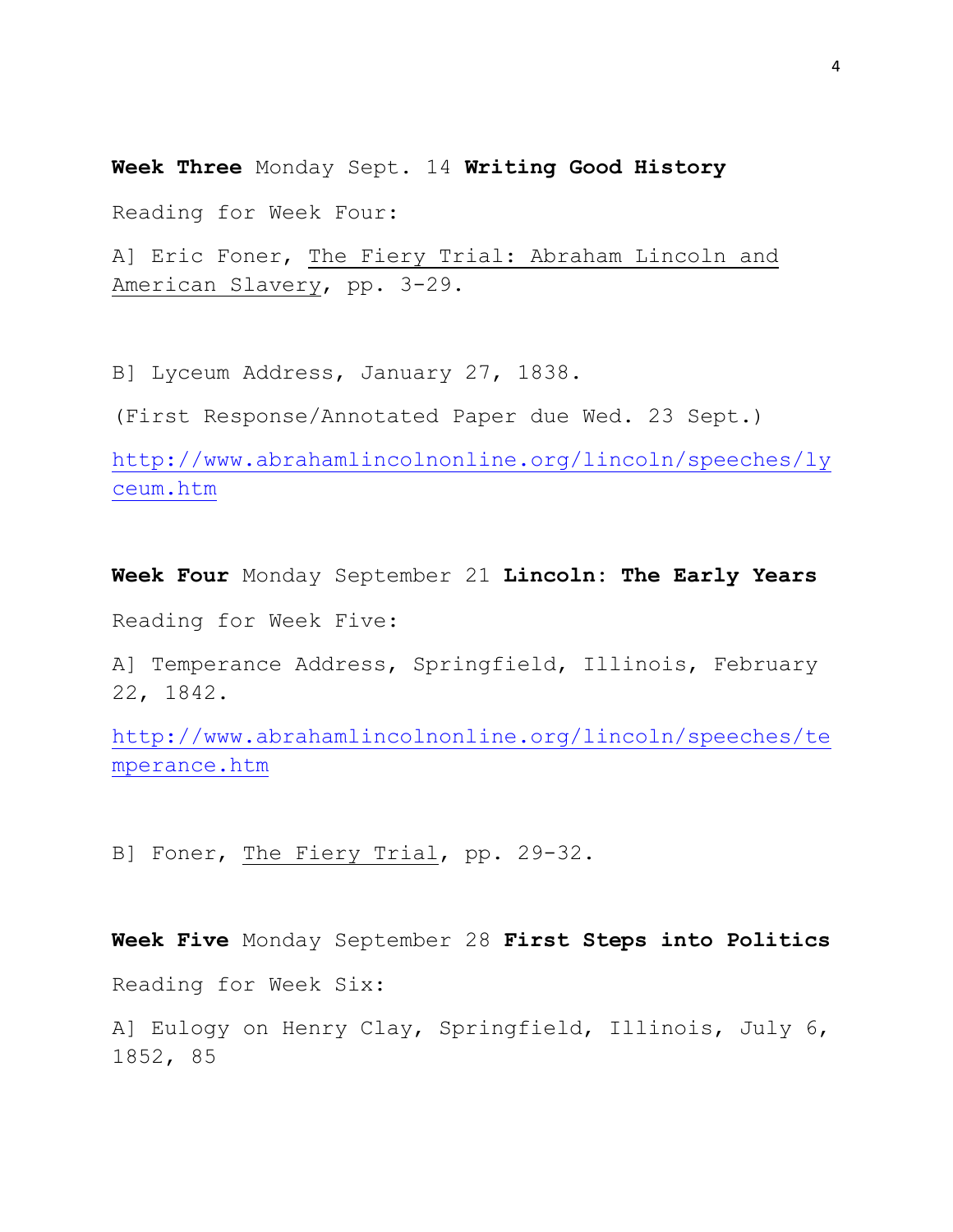[http://www.abrahamlincolnonline.org/lincoln/speeches/cl](http://www.abrahamlincolnonline.org/lincoln/speeches/clay.htm) [ay.htm](http://www.abrahamlincolnonline.org/lincoln/speeches/clay.htm)

B] Foner, The Fiery Trial, chap. 2.

**Week Six** Monday 5 Fall Break

Wed October 7 **Lincoln: The Party Politician**

Reading for Week Seven:

A] Kansas-Nebraska, Peoria Speech, October 16, 1854, 93

[http://quod.lib.umich.edu/l/lincoln/lincoln2/1:282?rgn=](http://quod.lib.umich.edu/l/lincoln/lincoln2/1:282?rgn=div1;singlegenre=All;sort=occur;subview=detail;type=boolean;view=fulltext;q1=peoria) [div1;singlegenre=All;sort=occur;subview=detail;type=boo](http://quod.lib.umich.edu/l/lincoln/lincoln2/1:282?rgn=div1;singlegenre=All;sort=occur;subview=detail;type=boolean;view=fulltext;q1=peoria) [lean;view=fulltext;q1=peoria](http://quod.lib.umich.edu/l/lincoln/lincoln2/1:282?rgn=div1;singlegenre=All;sort=occur;subview=detail;type=boolean;view=fulltext;q1=peoria)

B] Foner, The Fiery Trial, chap. 3

**Week Seven** Monday October 12 **Slavery! Slavery!**

Reading for Week Eight:

A] Speech on the Dred Scott Decision, Speech at Springfield, Illinois, June 26, 1857, 117

[http://quod.lib.umich.edu/l/lincoln/lincoln2/1:438?rgn=](http://quod.lib.umich.edu/l/lincoln/lincoln2/1:438?rgn=div1;submit=Go;subview=detail;type=simple;view=fulltext;q1=dred+scott) [div1;submit=Go;subview=detail;type=simple;view=fulltext](http://quod.lib.umich.edu/l/lincoln/lincoln2/1:438?rgn=div1;submit=Go;subview=detail;type=simple;view=fulltext;q1=dred+scott) [;q1=dred+scott](http://quod.lib.umich.edu/l/lincoln/lincoln2/1:438?rgn=div1;submit=Go;subview=detail;type=simple;view=fulltext;q1=dred+scott)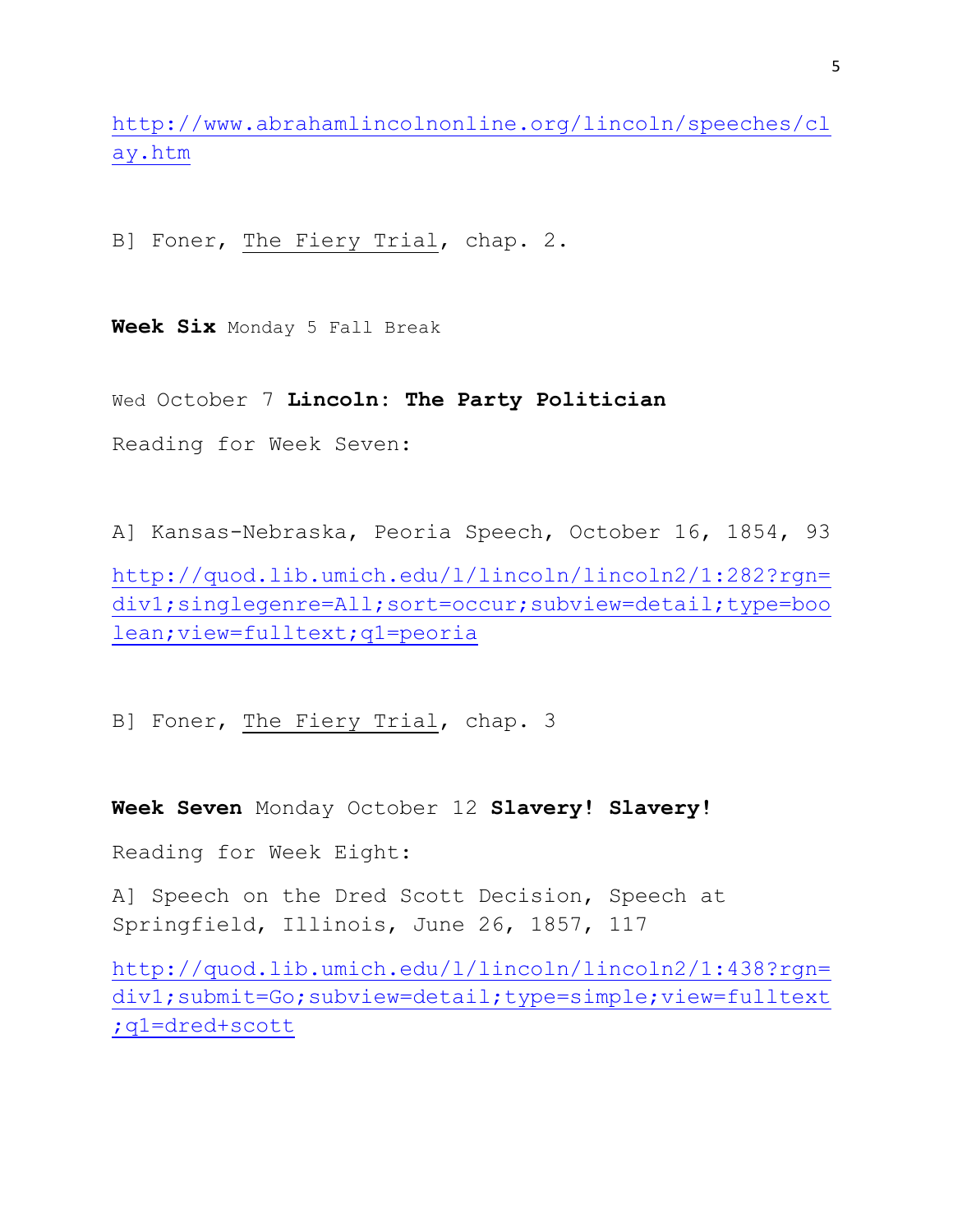B] "House Divided" Speech, Springfield, IL: June 16, 1858, 131

http://www.abrahamlincolnonline.org/lincoln/speeches/ho use.htm

C] Foner, The Fiery Trial, chap. 4

**Week Eight** Monday October 19 **Race, Ethnicity, and Slavery**

Reading for Week Nine:

A] Cooper Union Speech, February 27, 1860, 240

http://www.abrahamlincolnonline.org/lincoln/speeches/co oper.htm

B] Foner, The Fiery Trial, chap. pp. 132-144.

**Week Nine** Monday October 26 **Performing on the National Stage**

Reading for Week Ten:

A] Farewell Address, February 11, 1861, 277

http://www.abrahamlincolnonline.org/lincoln/speeches/fa rewell.htm

B] First Inaugural Address of Abraham Lincoln, Monday, March 4, 1861, 284

http://www.abrahamlincolnonline.org/lincoln/speeches/1i naug.htm

C] Foner, The Fiery Trial, pp. 144-165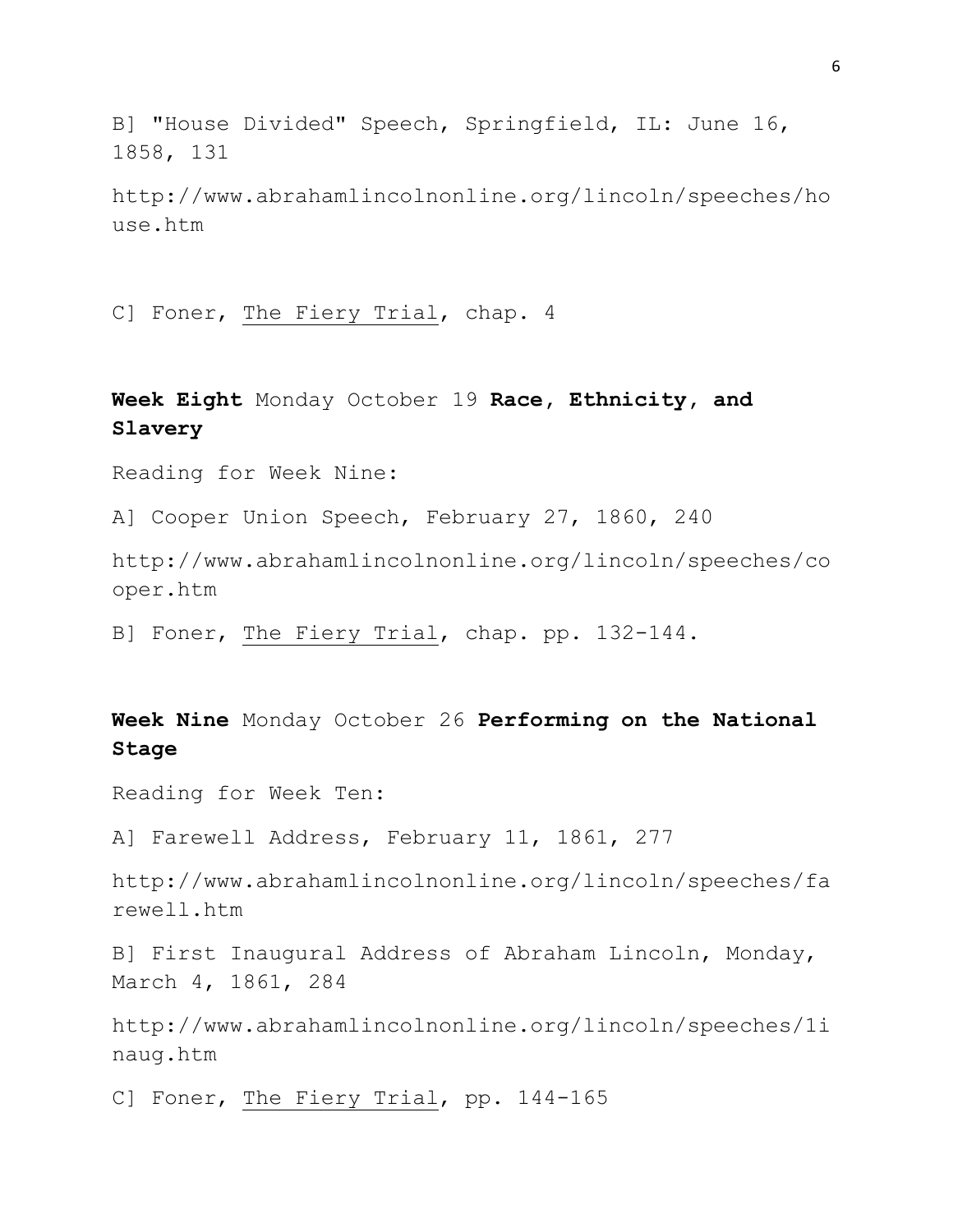**Week Ten** Monday November 2 **To War!**

Reading for Week 11:

A] Address on Colonization to a Deputation of Negroes, August 14, 1862

http://www.counter-currents.com/2013/01/address-oncolonization-to-a-deputation-of-negroes/

B] Preliminary Emancipation Proclamation, September 22, 1862

http://www.archives.gov/exhibits/american\_originals\_iv/ sections/transcript preliminary emancipation.html

C] Foner, The Fiery Trial, chap. 6

**Week Eleven** Monday November 9 **Lincoln: Commander-in-Chief**

Reading for Week 12:

A] Gettysburg Address, November 19, 1863, (Bliss Copy)

http://www.abrahamlincolnonline.org/lincoln/speeches/ge ttysburg.htm

B] Address at Sanitary Fair in Baltimore: A Lecture on Liberty, April 18, 1864

http://teachingamericanhistory.org/library/document/add ress-at-a-sanitary-fair/

C] Foner, The Fiery Trial, chap. 7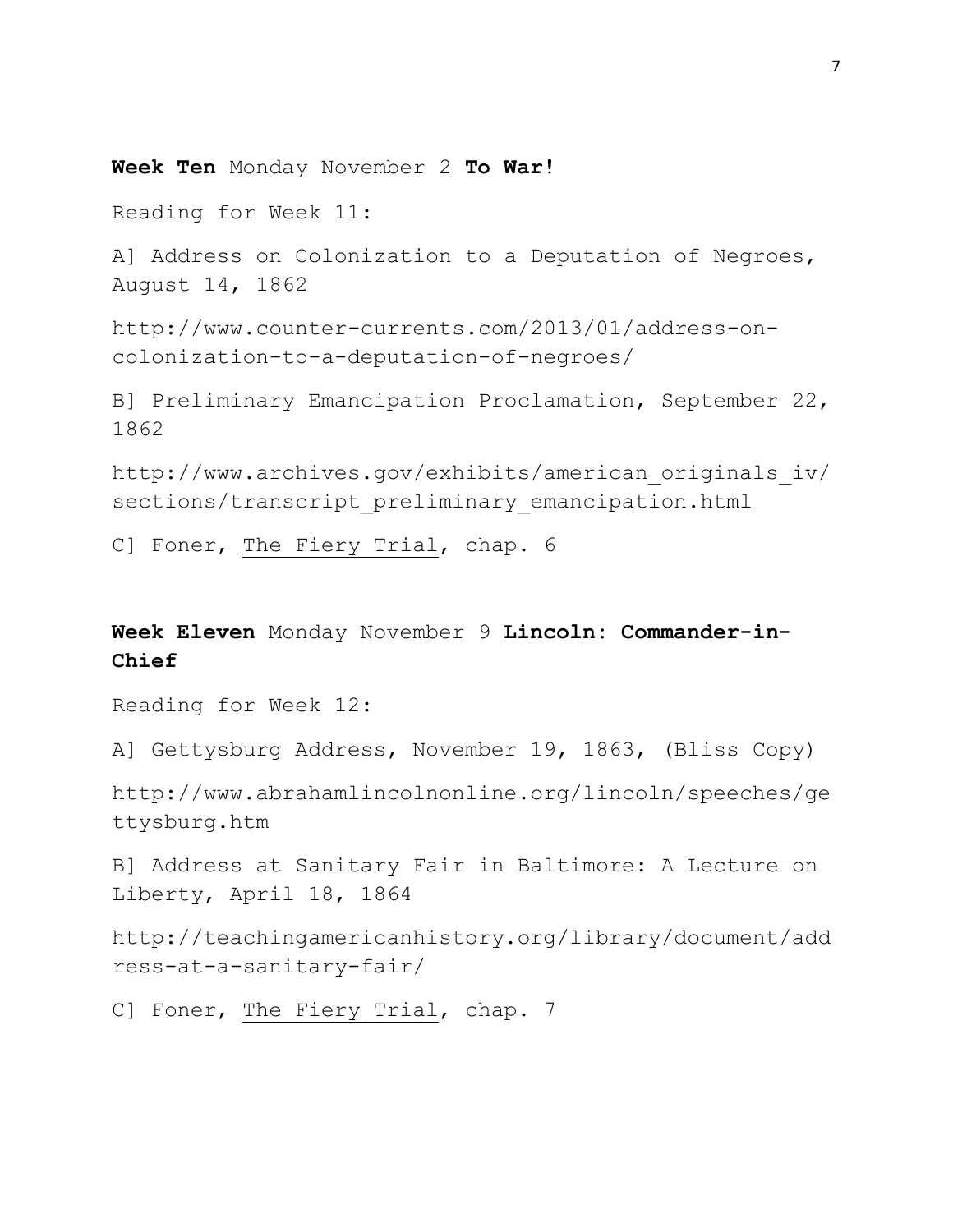**Week Twelve** Monday November 16 **New Nation; New Nationalism**

Reading for Week 13:

A] Second Inaugural Address, Saturday, March 4, 1865

http://www.abrahamlincolnonline.org/lincoln/speeches/in aug2.htm

B] Last Public Speech, April 11, 1865

http://www.abrahamlincolnonline.org/lincoln/speeches/la st.htm

C] Foner, The Fiery Trial, Chap 8

**Week Thirteen** Monday November 23

Thanksgiving Break Nov. 25-29

Reading for Week 14:

Foner, The Fiery Trial, chap. 9 and Epilogue

**Week Fourteen** Monday November 30

Research Paper Prep: **Foner's/Spielbergs Lincoln(s)?**

**Week Fifteen** Monday December 7

Research Presentations

**Last Class** Wed 9 Dec. Research Paper due-Hard copy in class, and electronic copy.